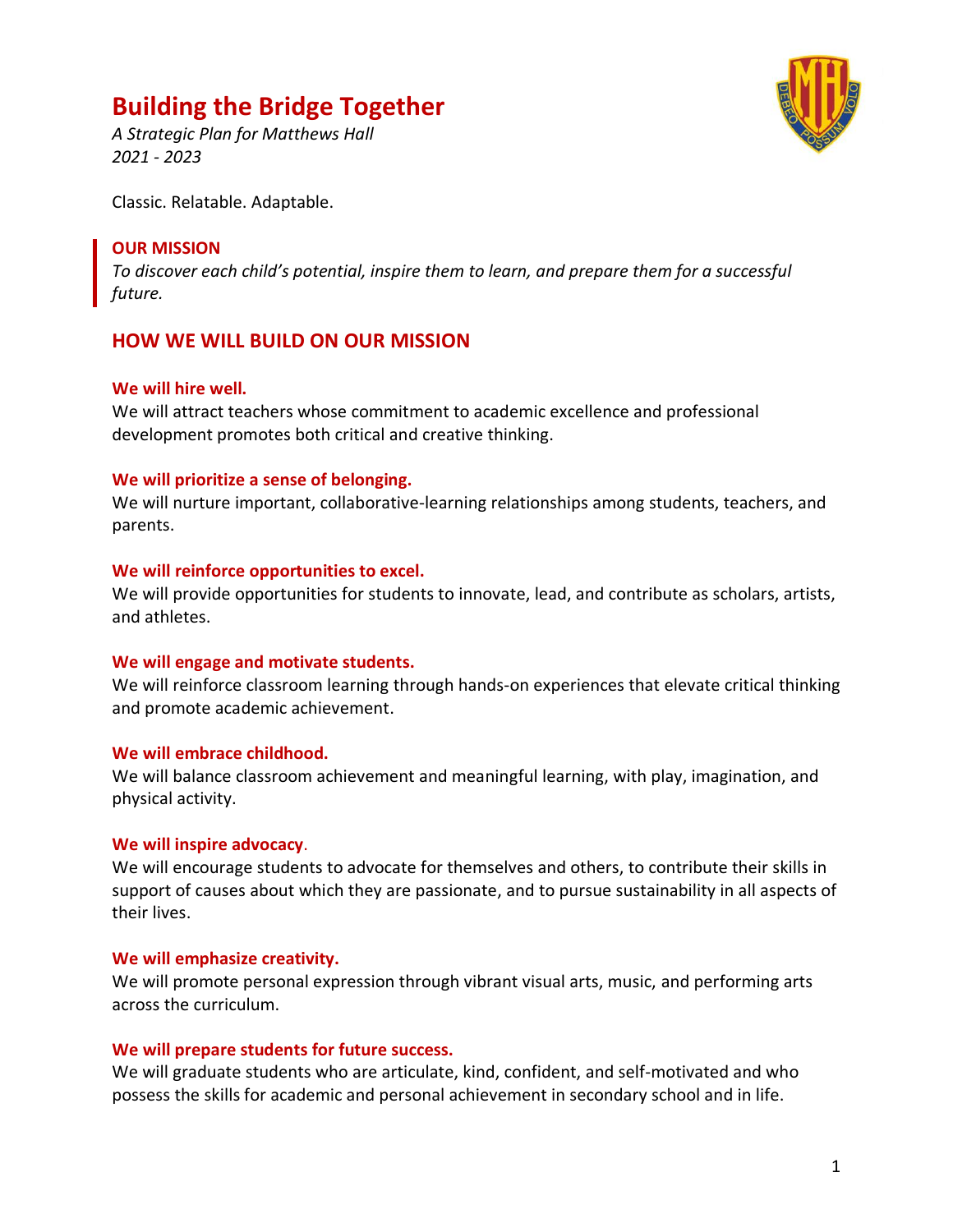# **OBJECTIVES AND STRATEGIES**

## **We will focus on four Pillars**

# 1. **PEOPLE** – **We will attract and retain a committed, excellent, diverse, and inclusive community by**:

**Family**. Deepening the quality of relationships and experiences within our Matthews Hall family, including our students, parents, faculty, staff, and stakeholders within the London community.

**Leadership.** Strengthening our commitment to the cultivation of tomorrow's leaders through honour, integrity, substance, and excellence – and deepen our commitment to leadership at all levels.

**Community.** Attracting and retaining the best people cultivating an intentionally diverse and inclusive community.

**Wellness.** Promoting a culture of health and wellness throughout our student, family, faculty, and staff community.

#### 2. **PROGRAM** – **We will work to personalize the student experience by:**

**Next Chapter.** Taking the next evolutionary step for Matthews Hall by adapting to the post-pandemic world and preserving our unique and valuable learning culture and environment.

**Innovation.** Refining our primary delivery models and program offerings, leveraging our successes and lessons learned from the pandemic.

**Personalization.** Maximizing our use of technology to personalize learning and collaborate beyond our community.

**Expansion.** Expanding our delivery options, placing high value on our existing core curriculum and foundational skills with an emphasis on excellence in our Early Primary program including the introduction of a preschool at Matthews Hall.

**Flexibility.** Increasing flexible scheduling and curriculum options that allow teachers to teach virtually and in-person more effectively.